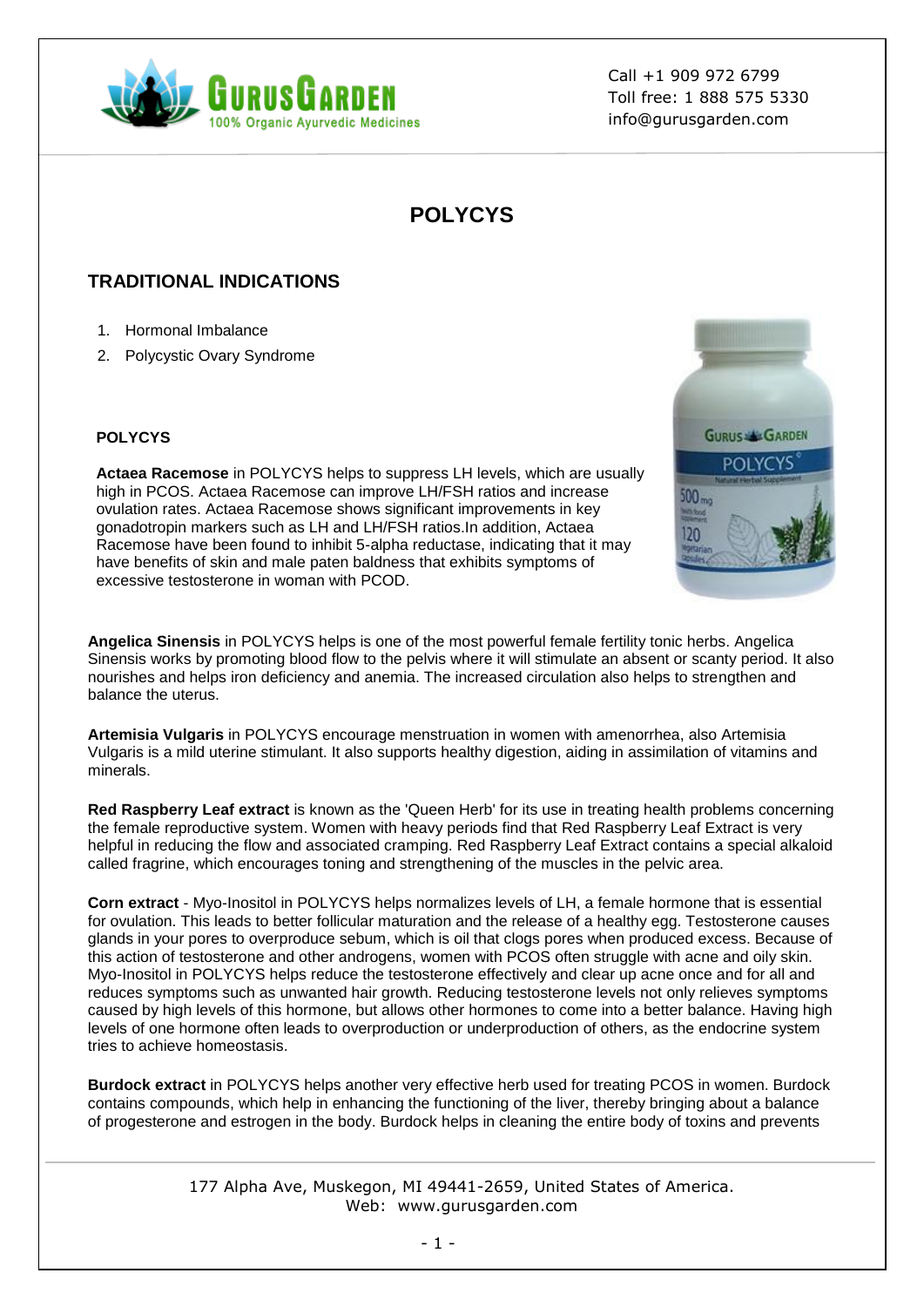

Call +1 909 972 6799 Toll free: 1 888 575 5330 info@gurusgarden.com

forming of cysts in the ovaries. This herb also helps in maintaining sugar levels in the blood, which is the main side effect observed by women suffering from PCOS.

**Glycyrrhiza Glabra root extract** in POLYCYS helps to maintain proper hormone production and release through support of the endocrine system. It works to help balance estrogen levels in the body. It also supports healthy insulin levels and liver health for hormonal balance support. It also helps for inflammation and stress response as well.

**Paeonia lactiflora extract** in POLYCYS has positively influence low progesterone, reduce elevated androgens (testosterone) and acts to modulate estrogen and prolactin. In vitro, the active constituent Paeonia lactiflora has been shown to affect the ovarian follicle by its action on the aromatase enzyme. Aromatase is important for follicle maturation, ovulation and corpus luteum function, steroid hormone synthesis and the regulation of the conversion of androgens to estrogens. The biofeedback in the pituitary and hypothalamus rely on aromatase to regulate prolactin and GnRH. The combination of Paeonia lactiflora with other herbs regulates the LH to FSH ratio. Over this period of time, serum testosterone levels decreased to less than 50 ng/dL and this resulted in seven of the eight women ovulating regularly.

**Vitex Agnus Castus extract** in POLYCYS can help to correct this imbalance and help restore or regulate the menstrual cycle and improve the chances of a pregnancy. Most women with PCOS have too much prolactin and too little progesterone during the luteal phase of the menstrual cycle, resulting in oestrogen dominance irrespective of whether oestrogen levels are raised or not. This condition is called a luteal phase defect or corpus luteum insufficiency. A corpus luteum insufficiency is defined as an abnormally low progesterone level 3 weeks after the onset of menstruation. Insufficient levels of progesterone may result in the formation of ovarian cysts. Vitex agnus castus is not a hormone however, vitex works by acting on the hypothalamus and pituitary gland, which in turn secrete hormones or send signals to other parts of the body to trigger the production of reproductive hormones. Chaste tree berry acts on the hypothalamus and pituitary glands inside your brain by increasing luteinizing hormone (LH) production and mildly inhibiting the release of follicle stimulating hormone (FSH). The result is a shift in the ratio of estrogen to progesterone, in favor of progesterone.

### **DOSAGE and DIRECTIONS**



For Adults 18 yrs or above, two (2) Capsules twice daily (every 12 hours), in empty stomach with lukewarm water.

For best results, no food should be taken 30 minutes before or after taking Polycys.

Take optimum water to enhance elimination of released toxins from the body.

177 Alpha Ave, Muskegon, MI 49441-2659, United States of America. Web: www.gurusgarden.com